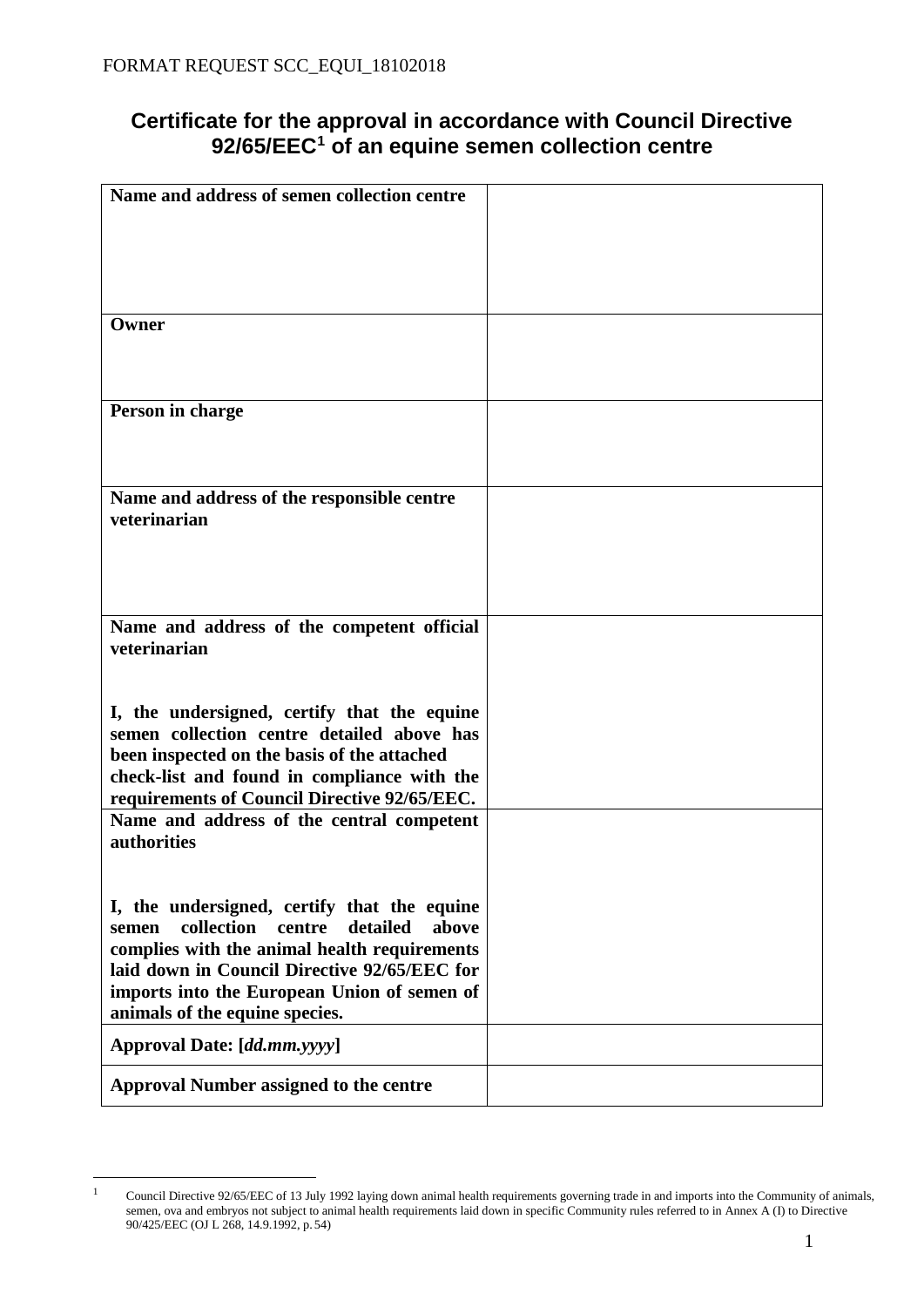| Questionnaire for the approval of equine semen collection centres |                                                                                |                                                                                                                                                                                                                                                                                                                                                                                                                                                                 |           |  |
|-------------------------------------------------------------------|--------------------------------------------------------------------------------|-----------------------------------------------------------------------------------------------------------------------------------------------------------------------------------------------------------------------------------------------------------------------------------------------------------------------------------------------------------------------------------------------------------------------------------------------------------------|-----------|--|
| <b>Number</b>                                                     | Reference                                                                      | <b>Question</b>                                                                                                                                                                                                                                                                                                                                                                                                                                                 | $Y = Yes$ |  |
|                                                                   |                                                                                |                                                                                                                                                                                                                                                                                                                                                                                                                                                                 | $N = No$  |  |
|                                                                   | 1. General criteria                                                            |                                                                                                                                                                                                                                                                                                                                                                                                                                                                 |           |  |
| 1.1.                                                              | 92/65/EEC Council Directive<br>Article 17 Paragraph 2(a)                       | Is the third country or parts of the territory of third<br>country listed in columns 2 and 4 of Annex I to<br>Commission Implementing Regulation (EU) 2018/659 <sup>2</sup><br>and authorised for entry into the EU of semen of animals<br>of the equine species in column(s) 11, 12/and/or 13<br>thereof                                                                                                                                                       |           |  |
| 1.2.                                                              | Commission<br><b>Implementing Regulation</b><br>(EU) 2018/659, Annex I         | Is the country listed for all categories of equidae <sup>3</sup><br>Where the country is listed only for certain categories<br>equidae please indicate appropriate letter <sup>3</sup> in right<br>column (for example "(a)")<br>Is the country listed for all types of entry of equidae<br>Where the country is listed only for certain of types of<br>entry of equidae please indicate appropriate letter <sup>4</sup> in<br>right column (for example "(i)") |           |  |
| 1.3.                                                              | 92/65/EEC Council Directive<br>Article 12 Paragraph 1<br>(measures equivalent) | Are the checks at origin carried out equivalent to the<br>requirements laid down in Article 3 of Council Directive<br>90/425/EEC <sup>5</sup>                                                                                                                                                                                                                                                                                                                   |           |  |
| 1.4.                                                              | 92/65/EEC Council Directive<br>Article 12 Paragraph 2                          | Are the rules on disease notification established in<br>Directives 90/425/EEC and 92/65/EEC applied and the<br>diseases listed in Annex I to Council Directive<br>2009/156/EC <sup>6</sup> are compulsorily notifiable                                                                                                                                                                                                                                          |           |  |
| 1.5.                                                              | 92/65/EEC Council Directive<br>Article 12 Paragraph 4<br>(measures equivalent) | Are arrangements in place to pre-notify the arrival of a<br>consignment at an approved border inspection post for<br>the checks required in accordance with Council<br>Directive 97/78/EC <sup>7</sup>                                                                                                                                                                                                                                                          |           |  |
| 1.6.                                                              | 92/65/EEC Council Directive<br>Article 12 Paragraph 5                          | Does the competent authority have the legal power to<br>carry out checks where it is suspected that the provisions<br>governing semen collection centres have not been<br>complied with or there is a doubt as for the health of the<br>animals or the quality of semen                                                                                                                                                                                         |           |  |
| 1.7.                                                              | 92/65/EEC Council Directive<br>Article 12 Paragraph 6                          | Are administrative or penal measures available to<br>penalise any infringement of the provisions governing<br>semen collection centres in particular as for the<br>certificates, state of animals, identification and marking<br>of animals and semen and the control of animals and<br>products concerned                                                                                                                                                      |           |  |
|                                                                   | 2. Technical conditions to be applied for semen collection centre              |                                                                                                                                                                                                                                                                                                                                                                                                                                                                 |           |  |
| 2.1.                                                              | 92/65/EEC Council Directive<br>Annex D Chapter I (I), Point 1.1                | Is the centre placed under the supervision of a centre<br>veterinarian authorised by the competent authorities                                                                                                                                                                                                                                                                                                                                                  |           |  |
| 2.2.                                                              | 92/65/EEC Council Directive<br>Annex D Chapter I (I)                           | Has the centre lockable animal accommodation which is<br>physically separated from the collection facilities,<br>processing and storage rooms                                                                                                                                                                                                                                                                                                                   |           |  |

<span id="page-1-0"></span> $\frac{1}{2}$  Commission Implementing Regulation (EU) 2018/659 of 12 April 2018 on the conditions for the entry into the Union of live equidae and of semen, ova and embryos of equidae (OJ L 110, 30.4.2018, p. 1).

<span id="page-1-1"></span><sup>&</sup>lt;sup>3</sup> Categories of equidae are: (a) registered horses, (b) registered equidae (i.e. horses or donkeys), (c) equidae for breeding and production (horses, donkeys, zebras and their crossings).

<span id="page-1-2"></span><sup>4</sup> Types of entry are (see Annex I to Commission Implementing Regulation (EU) 2018/659: (i) temporary admission of registered horses, (ii) re-entry after temporary export of registered horses, (iii) import of registered horses, (iv) import of registered equidae and equidae for breeding and production.

<span id="page-1-3"></span><sup>5</sup> Council Directive 90/425/EEC of 26 June 1990 concerning veterinary checks applicable in intra-Community trade in certain live animals and products with a view to the completion of the internal market (OJ L 224, 18.8.1990, p. 29).

<span id="page-1-4"></span>Council Directive 2009/156/EC of 30 November 2009 on animal health conditions governing the movement and importation from third countries of equidae (OJ L 192, 23.7.2010, p. 1).

<span id="page-1-5"></span><sup>7</sup> Council Directive 97/78/EC of 18 December 1997 laying down the principles governing the organization of veterinary checks on products entering the Community from third countries (OJ L 24, 30.1.1998, p. 9).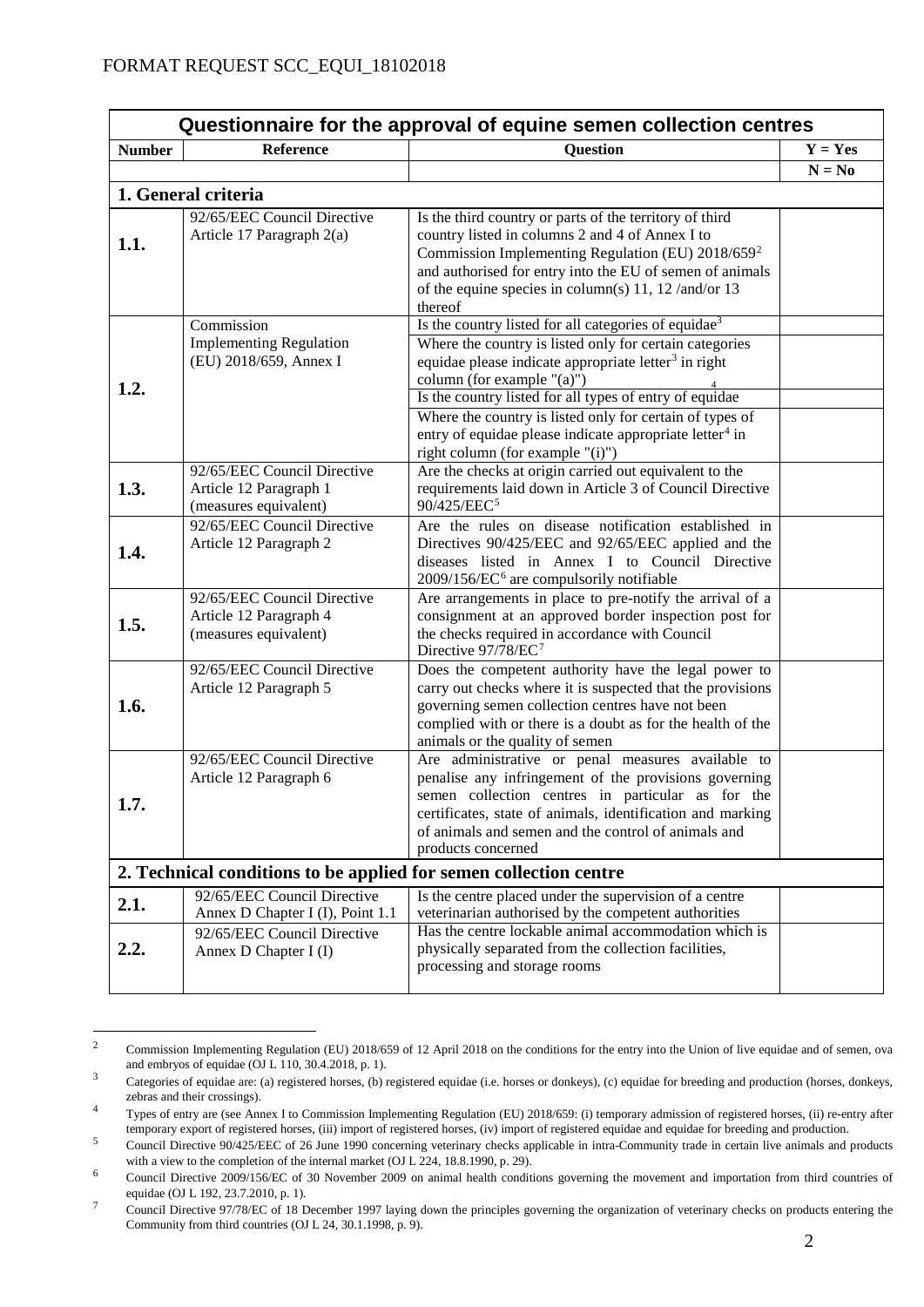$\mathsf{r}$ 

| <b>Number</b> | <b>Reference</b>                                               | <b>Ouestion</b>                                                                                                  | $\overline{Y}$ = Yes |
|---------------|----------------------------------------------------------------|------------------------------------------------------------------------------------------------------------------|----------------------|
|               |                                                                |                                                                                                                  | $N = No$             |
| 2.3.          | Point $1.2$ (a)                                                | Is the exercise area of horses physically separated from                                                         |                      |
|               |                                                                | the collection facilities, processing and storage rooms                                                          |                      |
|               | 92/65/EEC Council Directive                                    | Has the centre isolation facilities which have no direct                                                         |                      |
| 2.4.          | Annex D Chapter I (I)                                          | communication with the normal animal accommodation                                                               |                      |
|               | Point $1.2(b)$<br>92/65/EEC Council Directive                  |                                                                                                                  |                      |
|               | Annex D Chapter I (I)                                          | Has the centre semen collection facilities, that may be<br>open air protected from adverse weather effects, with |                      |
|               | Point $1.2$ (c)                                                | slip-proof flooring with protects from dramatic injury in                                                        |                      |
| 2.5.          |                                                                | case of fall, at and around the place of semen collection,                                                       |                      |
|               |                                                                | without the prejudice to the requirements in point 2.10                                                          |                      |
|               |                                                                | of this questionnaire                                                                                            |                      |
|               | 92/65/EEC Council Directive                                    | Has the centre a separate room for the cleansing and                                                             |                      |
| 2.6.          | Annex D Chapter I (I)                                          | disinfection or sterilisation of equipment                                                                       |                      |
|               | Point $1.2$ (d)                                                |                                                                                                                  |                      |
|               | 92/65/EEC Council Directive                                    | Has the centre a semen processing room separated from                                                            |                      |
| 2.7.          | Annex D Chapter I (I)                                          | the collection facilities                                                                                        |                      |
|               | Point $1.2$ (e)                                                |                                                                                                                  |                      |
|               | 92/65/EEC Council Directive                                    | Has the centre a semen storage room                                                                              |                      |
| 2.8.          | Annex D Chapter I (I)<br>Point $1.2(f)$                        |                                                                                                                  |                      |
|               | 92/65/EEC Council Directive                                    | Is the centre so constructed or isolated that contact with                                                       |                      |
| 2.9.          | Annex D Chapter I (I)                                          | outside livestock is prevented                                                                                   |                      |
|               | Point 1.3                                                      |                                                                                                                  |                      |
|               | 92/65/EEC Council Directive                                    | Is the entire centre except the office rooms and the                                                             |                      |
| 2.10.         | Annex D Chapter I (I)                                          | exercise area so constructed that it can be readily                                                              |                      |
|               | Point 1.4                                                      | cleaned and disinfected                                                                                          |                      |
| 2.11.         |                                                                | If not, can the outdoor accommodation facilities be                                                              |                      |
|               |                                                                | quarantined for a sufficient time                                                                                |                      |
|               | 3. Health conditions to be applied for semen collection centre |                                                                                                                  |                      |
|               | 92/65/EEC Council Directive<br>Annex D Chapter I (II)          | Are only horses/equidae of the appropriate category <sup>8</sup>                                                 |                      |
| 3.1.          |                                                                | kept on the centre                                                                                               |                      |
|               | Point $1.1$ (a)<br>92/65/EEC Council Directive                 |                                                                                                                  |                      |
| 3.2.          | Annex D Chapter I (II)                                         | What other species are kept on the centre:                                                                       |                      |
| 3.2.1.        | Point $1.1$ (a)                                                | Equidae                                                                                                          |                      |
| 3.2.2.        |                                                                | Cloven hoofed animals                                                                                            |                      |
| 3.2.3.        |                                                                | Pet animals (dog, cat)                                                                                           |                      |
|               | 92/65/EEC Council Directive                                    | Is the centre veterinarian satisfied that the health status                                                      |                      |
|               | Annex D Chapter I (II)                                         | of other domestic animals present on the centre                                                                  |                      |
| 3.3.          | Point $1.1$ (a)                                                | sufficiently excludes risks pertaining to the animal                                                             |                      |
|               |                                                                | health status of the equine animals used for semen<br>collection                                                 |                      |
|               | 92/65/EEC Council Directive                                    | Are mares, teaser stallions or stallions for natural service                                                     |                      |
| 3.4.          | Annex D Chapter I (II)                                         | kept on the same site                                                                                            |                      |
|               | Point $1.1$ (a)                                                |                                                                                                                  |                      |
|               | 92/65/EEC Council Directive                                    | If yes, does their health state fulfil the requirements laid                                                     |                      |
| 3.5.          | Annex D Chapter I (II)                                         | down in points $4.2.1 - 4.5$ of this question naire                                                              |                      |
|               | Point $1.1$ (a)                                                |                                                                                                                  |                      |
|               | 92/65/EEC Council Directive                                    | Is the entry of unauthorised persons prevented and are                                                           |                      |
| 3.6.          | Annex D Chapter I (II)                                         | the authorised visitors required to comply with the                                                              |                      |
|               | Point $1.1$ (b)                                                | conditions laid down by centre veterinarian                                                                      |                      |
|               |                                                                |                                                                                                                  |                      |
|               |                                                                |                                                                                                                  |                      |
|               |                                                                |                                                                                                                  |                      |

<span id="page-2-0"></span> $\boldsymbol{8}$  $8$  Registered horses, registered equidae or equidae for breeding and production; it should correspond to the category of horses/equidae authorised for importation into the Union as listed in Annex I to Commission Implementing Regulation (EU) 2018/659.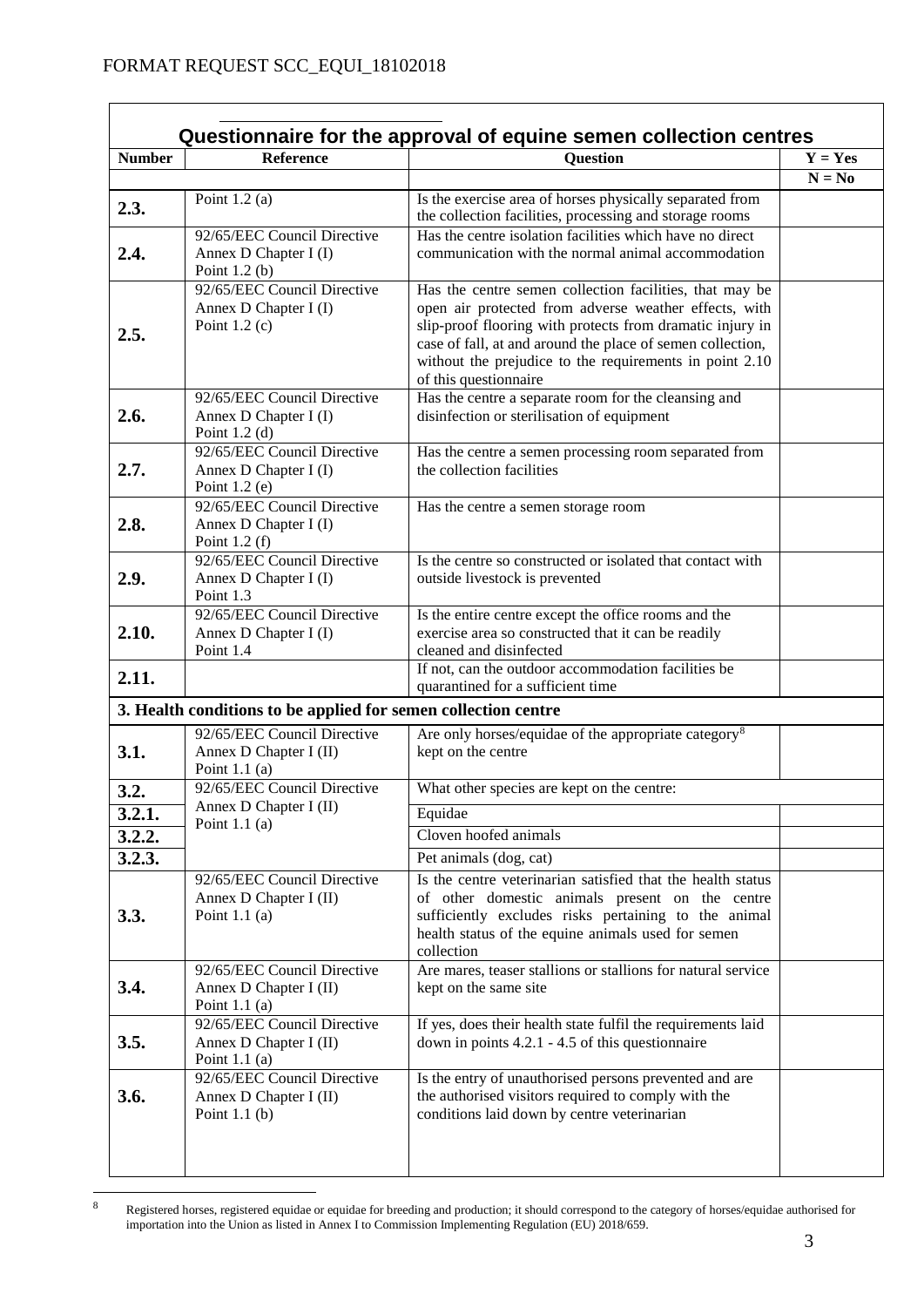| Questionnaire for the approval of equine semen collection centres |                                                     |                                                                                                               |           |
|-------------------------------------------------------------------|-----------------------------------------------------|---------------------------------------------------------------------------------------------------------------|-----------|
| <b>Number</b>                                                     | Reference                                           | <b>Question</b>                                                                                               | $Y = Yes$ |
|                                                                   |                                                     |                                                                                                               | $N = No$  |
|                                                                   | 92/65/EEC Council Directive                         | Is only competent staff who have received adequate                                                            |           |
| 3.7                                                               | Annex D Chapter I (II)                              | training on disinfection and hygiene techniques to                                                            |           |
|                                                                   | Point $1.1$ (c)                                     | prevent the spread of disease employed by the centre                                                          |           |
|                                                                   | 92/65/EEC Council Directive                         | Are records kept on the centre which show:                                                                    |           |
| 3.8                                                               | Annex D Chapter I (II)                              |                                                                                                               |           |
|                                                                   | Point $1.2$ (a)<br>92/65/EEC Council Directive      | the species, breed, date of birth and identification of                                                       |           |
| 3.8.1.                                                            | Annex D Chapter I (II)                              | each animal present in the centre                                                                             |           |
|                                                                   | Point $1.2$ (a)(i)                                  |                                                                                                               |           |
|                                                                   | 92/65/EEC Council Directive                         | any movement of animals entering or leaving the centre                                                        |           |
| 3.8.2.                                                            | Annex D Chapter I (II)                              |                                                                                                               |           |
|                                                                   | Point $1.2$ (a)(ii)                                 |                                                                                                               |           |
|                                                                   | 92/65/EEC Council Directive                         | the health history and the diagnostic tests and results                                                       |           |
| 3.8.3.                                                            | Annex D Chapter I (II)                              | thereof, treatments and vaccinations carried out on                                                           |           |
|                                                                   | Point 1.1 $(a)(iii)$<br>92/65/EEC Council Directive | animals kept                                                                                                  |           |
| 3.8.4.                                                            | Annex D Chapter I (II)                              | the date of collecting and processing semen                                                                   |           |
|                                                                   | Point $1.2$ (a)(iv)                                 |                                                                                                               |           |
|                                                                   | 92/65/EEC Council Directive                         | the destination of semen                                                                                      |           |
| 3.8.5.                                                            | Annex D Chapter I (II)                              |                                                                                                               |           |
|                                                                   | Point 1.2 (a) $(v)$                                 |                                                                                                               |           |
|                                                                   | 92/65/EEC Council Directive                         | the storage of semen                                                                                          |           |
| 3.8.6.                                                            | Annex D Chapter I (II)                              |                                                                                                               |           |
|                                                                   | Point $1.2$ (a)(vi)<br>92/65/EEC Council Directive  | Have the animals kept on the centre been used for                                                             |           |
| 3.9.                                                              | Annex D Chapter I (II)                              | natural breeding during the period of 30 days prior to                                                        |           |
|                                                                   | Point $1.2$ (b)                                     | first semen collection and during the collection period                                                       |           |
|                                                                   | 92/65/EEC Council Directive                         | Is semen collection, processing, storage carried out in                                                       |           |
| 3.10.                                                             | Annex D Chapter I (II)                              | premises set aside for these purposes                                                                         |           |
|                                                                   | Point $1.2$ (c)                                     |                                                                                                               |           |
|                                                                   | 92/65/EEC Council Directive                         | Are all instruments which come into contact with the                                                          |           |
| 3.11.1.                                                           | Annex D Chapter I (II)<br>Point $1.2$ (d)           | semen or the donor animal during collection and<br>processing properly disinfected or sterilized prior to use |           |
|                                                                   |                                                     | If no, are only new and disposable utensils used which                                                        |           |
| 3.11.2.                                                           |                                                     | are discarded after use                                                                                       |           |
|                                                                   |                                                     | Are the instruments and equipment for natural or                                                              |           |
|                                                                   |                                                     | artificial<br>insemination<br>strictly<br>from<br>separated                                                   |           |
| 3.11.3.                                                           |                                                     | instruments and equipment coming into contact with                                                            |           |
|                                                                   |                                                     | donor or other animals on the centre and the semen                                                            |           |
|                                                                   | 92/65/EEC Council Directive                         | Are products of animal origin such as diluents, additives                                                     |           |
|                                                                   | Annex D Chapter I (II)                              | or extenders used in the processing of the semen                                                              |           |
| 3.12.                                                             | Point $1.2$ (e)                                     | obtained from the sources which present no animal                                                             |           |
|                                                                   |                                                     | health risk or are so treated prior to use that such risk is<br>prevented                                     |           |
|                                                                   | 92/65/EEC Council Directive                         | Had cryogenic agents used for preservation or storage of                                                      |           |
| 3.13.                                                             | Annex D Chapter I (II)                              | semen been used previously for other products of animal                                                       |           |
|                                                                   | Point $1.2(f)$                                      | origin                                                                                                        |           |
|                                                                   | 92/65/EEC Council Directive                         | Are storage and transport containers properly disinfected                                                     |           |
| 3.14.1.                                                           | Annex D Chapter I (II)                              | or sterilised before the commencement of each filling                                                         |           |
|                                                                   | Point $1.2$ (g)                                     | operation                                                                                                     |           |
| 3.14.2.                                                           |                                                     | If no, are only new and disposable receptacles used that<br>are discarded after use                           |           |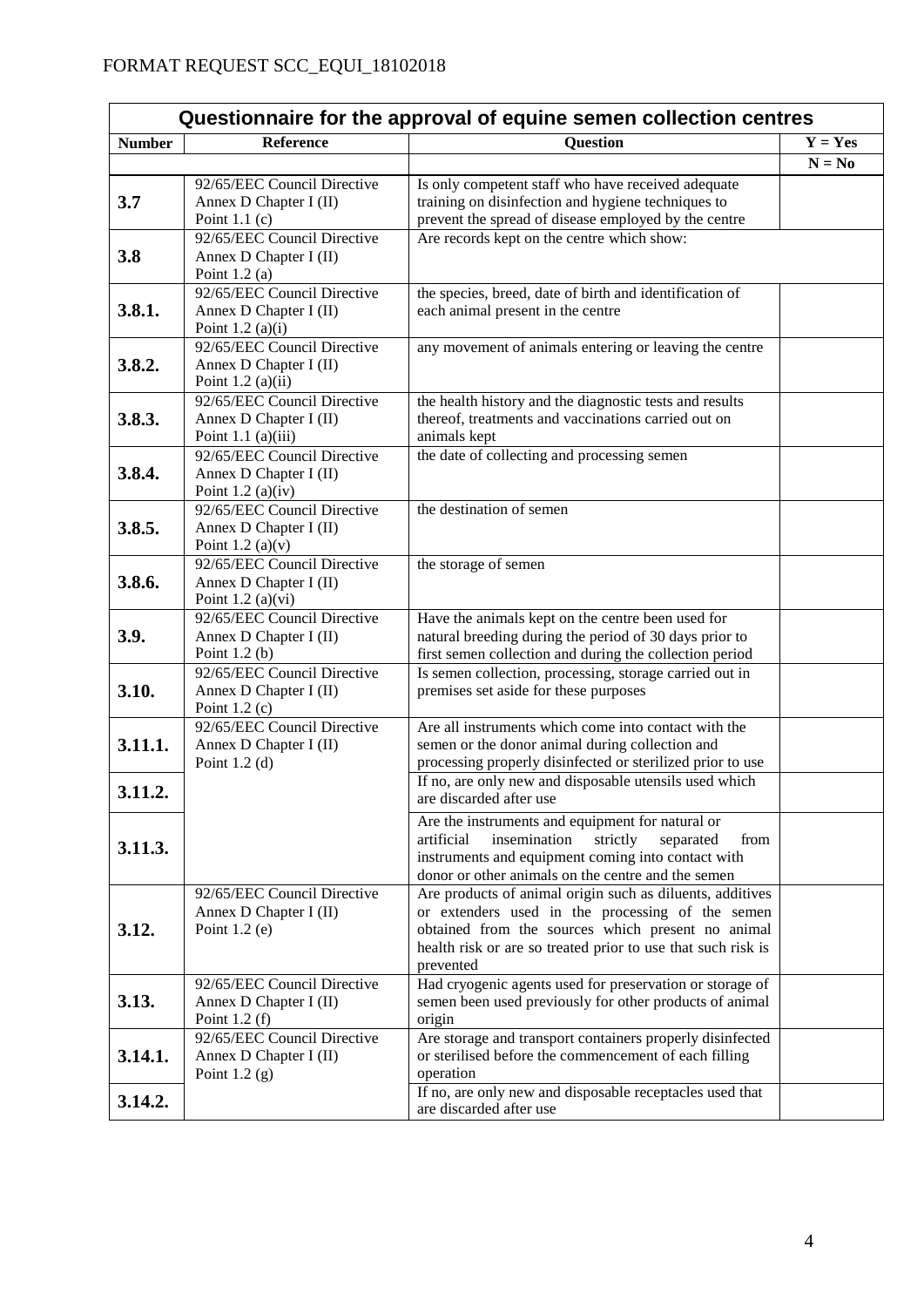| Questionnaire for the approval of equine semen collection centres |                                                                           |                                                                                                                                                                                                                                                                                                                                                                                                        |           |  |
|-------------------------------------------------------------------|---------------------------------------------------------------------------|--------------------------------------------------------------------------------------------------------------------------------------------------------------------------------------------------------------------------------------------------------------------------------------------------------------------------------------------------------------------------------------------------------|-----------|--|
| <b>Number</b>                                                     | <b>Reference</b>                                                          | <b>Question</b>                                                                                                                                                                                                                                                                                                                                                                                        | $Y = Yes$ |  |
|                                                                   |                                                                           |                                                                                                                                                                                                                                                                                                                                                                                                        | $N = No$  |  |
| 3.15.                                                             | 92/65/EEC Council Directive<br>Annex D Chapter I (II)                     | Is each individual dose of semen indelibly identified showing data as<br>follows:                                                                                                                                                                                                                                                                                                                      |           |  |
| 3.15.2.                                                           | Point $1.2(h)$                                                            | date of collection                                                                                                                                                                                                                                                                                                                                                                                     |           |  |
| 3.15.3.                                                           |                                                                           | the species                                                                                                                                                                                                                                                                                                                                                                                            |           |  |
| 3.15.4.                                                           |                                                                           | the breed                                                                                                                                                                                                                                                                                                                                                                                              |           |  |
| 3.15.5.                                                           |                                                                           | the identification of the donor animal                                                                                                                                                                                                                                                                                                                                                                 |           |  |
| 3.15.6.                                                           |                                                                           | approval number of semen collection centre                                                                                                                                                                                                                                                                                                                                                             |           |  |
|                                                                   | 92/65/EEC Council Directive                                               | Are antibiotics added to the diluents or semen                                                                                                                                                                                                                                                                                                                                                         |           |  |
| 3.16.                                                             | Annex D Chapter III (I)<br>Point 1.1                                      |                                                                                                                                                                                                                                                                                                                                                                                                        |           |  |
| 3.17.                                                             | 92/65/EEC Council Directive<br>Annex D Chapter III (I)<br>Point $1.3$ (b) | Is frozen semen stored in approved conditions for a<br>minimum 30 days period prior to dispatch                                                                                                                                                                                                                                                                                                        |           |  |
|                                                                   |                                                                           | 4. Health conditions to be applied to equidae in the semen collection centre                                                                                                                                                                                                                                                                                                                           |           |  |
| 4.1.                                                              |                                                                           | Number of stallions in the centre:                                                                                                                                                                                                                                                                                                                                                                     |           |  |
| 4.2.1.                                                            | 92/65/EEC Council Directive<br>Annex D Chapter II (I)                     | Did they show any sign of an infectious disease at the<br>time of admission                                                                                                                                                                                                                                                                                                                            |           |  |
| 4.2.2.                                                            | Point 1.1                                                                 | Did they show any sign of an infectious disease during<br>semen collection period                                                                                                                                                                                                                                                                                                                      |           |  |
| 4.3.                                                              | 92/65/EEC Council Directive<br>Annex D Chapter II (I)<br>Point 1.2        | Are the stallions coming from a country or part of the<br>territory of a country regionalised in accordance with<br>EU legislation and from a holding under veterinary<br>supervision each of which satisfy the requirements of<br>Directive 2009/156/EC                                                                                                                                               |           |  |
| 4.4.                                                              | 92/65/EEC Council Directive<br>Annex D Chapter II (I)<br>Point 1.3        | Have the stallions been kept for 30 days prior to semen<br>collection in holding where no equine has shown any<br>clinical sign of equine viral arteritis or contagious<br>equine metritis during that period                                                                                                                                                                                          |           |  |
| 4.5.                                                              | 92/65/EEC Council Directive<br>Annex D Chapter II (I)<br>Point 1.4        | Have the stallions been used for natural mating during<br>30 days prior to the first semen collection and during the<br>collection period                                                                                                                                                                                                                                                              |           |  |
| 4.6.                                                              | 92/65/EEC Council Directive<br>Annex D Chapter II (I)<br>Point 1.5        | Have the following laboratory tests been carried out and<br>certified in a laboratory recognised by the competent<br>authority, which has the tests included<br>in its<br>accreditation in accordance with Article<br>12<br>of<br>Regulation (EC) No 882/2004 of the European<br>Parliament and of the Council <sup>9</sup> , according to the<br>program described in point 4.7 of this questionnaire |           |  |
| 4.6.1.                                                            | 92/65/EEC Council Directive<br>Annex D Chapter II (I)<br>Point $1.5(a)$   | An agar immuno-diffusion test (Coggins-test) or an<br>ELISA for equine infectious anemia (EIA) with<br>negative result                                                                                                                                                                                                                                                                                 |           |  |
| 4.6.2.1.                                                          | 92/65/EEC Council Directive<br>Annex D Chapter II (I)                     | Serum neutralisation test for equine viral arteritis (EVA)<br>at a serum dilution of 1 in 4 with negative result                                                                                                                                                                                                                                                                                       |           |  |
| 4.6.2.2.                                                          | Point $1.5(b)$                                                            | If not negative, a test for the isolation of the equine<br>arteritis virus or the detection of its genome by<br>polymerase chain reaction (PCR) or real-time PCR on<br>an aliquot of the entire semen with negative result                                                                                                                                                                             |           |  |

<span id="page-4-0"></span> $\overline{9}$ Regulation (EC) No 882/2004 of the European Parliament and of the Council of 29 April 2004 on official controls performed to ensure the [verification of](http://eur-lex.europa.eu/legal-content/AUTO/?uri=CELEX%3A02004R0882-20130701&qid=1400494705146&rid=1) compliance with feed and food law, animal health and animal welfare rules (OJ L 165, 30.4.2004, p. 1).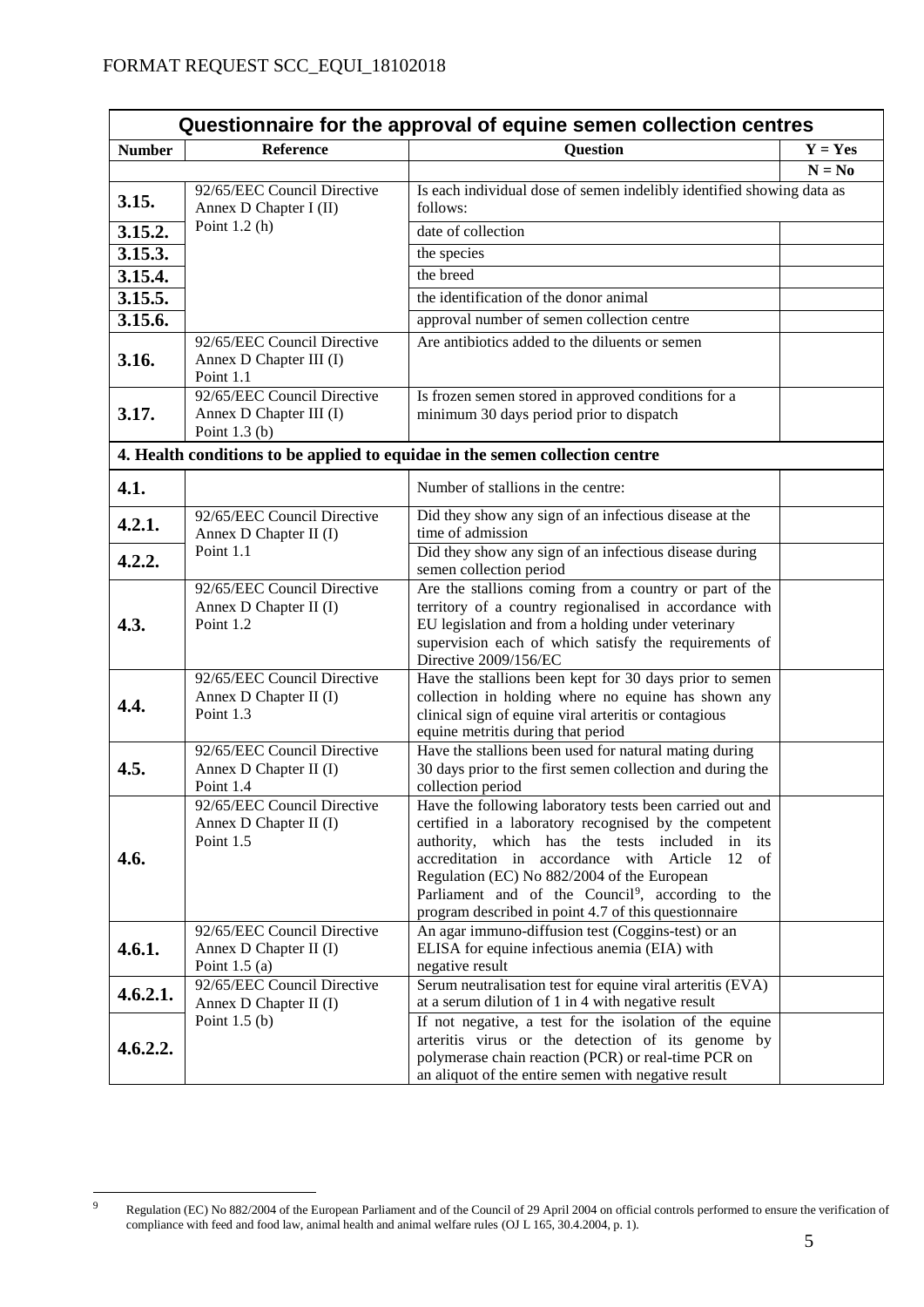| Questionnaire for the approval of equine semen collection centres |                                                                         |                                                                                                                                                                                                                                                                                                                                                                                                                                                                                                                                                                                                                                                                                                                                                                                                                                                                                                                                                                                                                                                                                                                                                                                   |           |
|-------------------------------------------------------------------|-------------------------------------------------------------------------|-----------------------------------------------------------------------------------------------------------------------------------------------------------------------------------------------------------------------------------------------------------------------------------------------------------------------------------------------------------------------------------------------------------------------------------------------------------------------------------------------------------------------------------------------------------------------------------------------------------------------------------------------------------------------------------------------------------------------------------------------------------------------------------------------------------------------------------------------------------------------------------------------------------------------------------------------------------------------------------------------------------------------------------------------------------------------------------------------------------------------------------------------------------------------------------|-----------|
| <b>Number</b>                                                     | Reference                                                               | <b>Question</b>                                                                                                                                                                                                                                                                                                                                                                                                                                                                                                                                                                                                                                                                                                                                                                                                                                                                                                                                                                                                                                                                                                                                                                   | $Y = Yes$ |
|                                                                   |                                                                         |                                                                                                                                                                                                                                                                                                                                                                                                                                                                                                                                                                                                                                                                                                                                                                                                                                                                                                                                                                                                                                                                                                                                                                                   | $N = No$  |
| 4.6.3.                                                            | 92/65/EEC Council Directive<br>Annex D Chapter II (I)<br>Point $1.5(c)$ | An agent identification test for contagious equine<br>metritis (CEM) with negative result in each case on<br>three specimens (swabs) taken from the donor stallion<br>on two occasions with an interval of not less than 7<br>days, and in no case earlier than 7 days (systemic<br>treatment) or 21 days (local treatment) after possible<br>antimicrobial treatment of the donor stallion, from at<br>least the following sites:<br>the penile sheath (prepuce);<br>the urethra;<br>the fossa glandis.<br>The specimens are placed in transport medium with<br>activated charcoal, such as Amies medium, before<br>dispatch to the laboratory.<br>The specimens are subjected to at least one of the<br>following tests:<br>(i) culture under microaerophilic conditions for at least<br>7 days for the isolation of Taylorella equigenitalis,<br>set up within 24 hours after taking the specimens<br>from the donor animal, or 48 hours where the<br>specimens are kept cool during transport; or<br>(ii) PCR or real-time PCR for the detection of genome<br>of Taylorella equigenitalis, carried out within 48<br>hours after taking the specimens from the donor<br>animal |           |
| 4.7.                                                              | 92/65/EEC Council Directive<br>Annex D Chapter II (I)<br>Point 1.6      | Has one of the following testing procedures been carried out                                                                                                                                                                                                                                                                                                                                                                                                                                                                                                                                                                                                                                                                                                                                                                                                                                                                                                                                                                                                                                                                                                                      |           |
| 4.7.1.                                                            | 92/65/EEC Council Directive<br>Annex D Chapter II (I)<br>Point $1.6(a)$ | if the donor stallion is continuously resident on the<br>semen collection centre for at least 30 days prior to the<br>date of the first semen collection and during the<br>collection period, and no equidae on the semen<br>collection centre come into direct contact with equidae<br>of lower health status than the donor stallion, the tests<br>required in point 4.6 of this questionnaire are carried out<br>on samples collected from the donor stallion at least<br>once a year at the beginning of the breeding season or<br>prior to the first collection of semen intended for imports<br>into the European Union of fresh, chilled or frozen<br>semen and at least 14 days following the date of the<br>commencement of the residence period of at least 30<br>days prior to the date of first semen collection                                                                                                                                                                                                                                                                                                                                                      |           |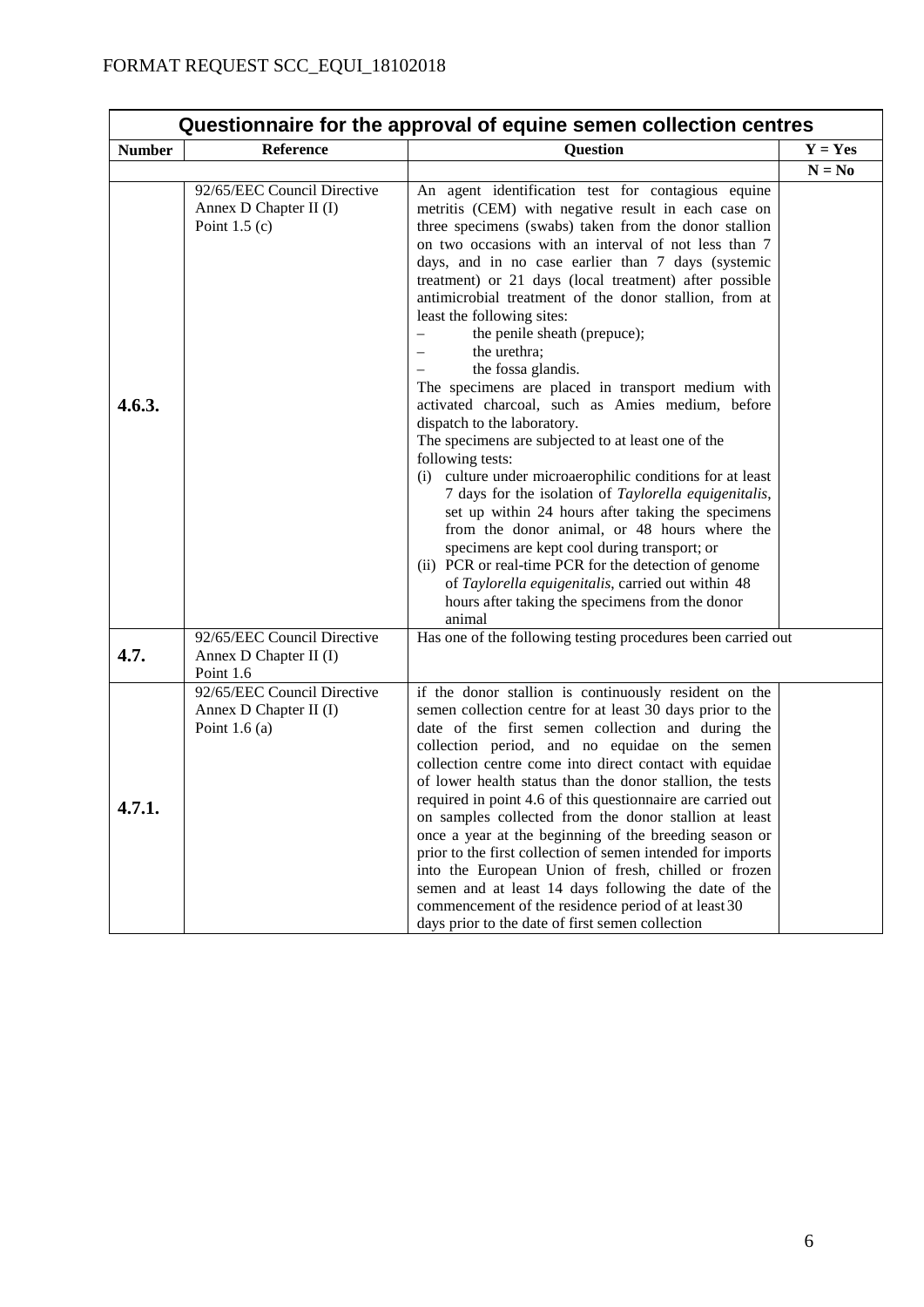| Questionnaire for the approval of equine semen collection centres |                                                                         |                                                                                                                                                                                                                                                                                                                                                                                                                                                                                                                                                                                                                                                                                                                                                                                                                                                                                                                                                                                                                                                                                                                                                                                                                                                                                                                                                                                                                                                                                                                                                                                                                                                                                                                                                                                                                                                                                                                                                                                                                                                                                                                                                                                                                                                          |           |
|-------------------------------------------------------------------|-------------------------------------------------------------------------|----------------------------------------------------------------------------------------------------------------------------------------------------------------------------------------------------------------------------------------------------------------------------------------------------------------------------------------------------------------------------------------------------------------------------------------------------------------------------------------------------------------------------------------------------------------------------------------------------------------------------------------------------------------------------------------------------------------------------------------------------------------------------------------------------------------------------------------------------------------------------------------------------------------------------------------------------------------------------------------------------------------------------------------------------------------------------------------------------------------------------------------------------------------------------------------------------------------------------------------------------------------------------------------------------------------------------------------------------------------------------------------------------------------------------------------------------------------------------------------------------------------------------------------------------------------------------------------------------------------------------------------------------------------------------------------------------------------------------------------------------------------------------------------------------------------------------------------------------------------------------------------------------------------------------------------------------------------------------------------------------------------------------------------------------------------------------------------------------------------------------------------------------------------------------------------------------------------------------------------------------------|-----------|
| <b>Number</b>                                                     | Reference                                                               | <b>Question</b>                                                                                                                                                                                                                                                                                                                                                                                                                                                                                                                                                                                                                                                                                                                                                                                                                                                                                                                                                                                                                                                                                                                                                                                                                                                                                                                                                                                                                                                                                                                                                                                                                                                                                                                                                                                                                                                                                                                                                                                                                                                                                                                                                                                                                                          | $Y = Yes$ |
|                                                                   |                                                                         |                                                                                                                                                                                                                                                                                                                                                                                                                                                                                                                                                                                                                                                                                                                                                                                                                                                                                                                                                                                                                                                                                                                                                                                                                                                                                                                                                                                                                                                                                                                                                                                                                                                                                                                                                                                                                                                                                                                                                                                                                                                                                                                                                                                                                                                          | $N = No$  |
| 4.7.2.                                                            | 92/65/EEC Council Directive<br>Annex D Chapter II (I)<br>Point $1.6(b)$ | if the donor stallion is resident on the semen collection<br>centre for at least 30 days prior to the date of the first<br>semen collection and during the collection period, but<br>the centre occasionally<br>leave<br>under<br>may<br>the<br>responsibility of the centre veterinarian for a continuous<br>period of less than 14 days, and/or other equidae on the<br>collection centre come into direct contact with equidae<br>of lower health status, the tests required in point 4.6 of<br>this questionnaire are carried out as follows:<br>(i) at least once a year on samples taken from the donor<br>stallion at the beginning of the breeding season or<br>prior to the first collection of semen intended for<br>imports into the European Union of fresh, chilled or<br>frozen semen and at least 14 days following the date<br>of the commencement of the residence period of at<br>least 30 days prior to the date of first semen<br>collection; and<br>(ii) during the period of collection of semen intended<br>for imports into the European Union of fresh,<br>chilled or frozen semen as follows:<br>for the test required in point 4.6.1 of this<br>questionnaire (EIA) on samples taken not more<br>than 90 days prior to the collection of semen for<br>trade;<br>for the test required in point 4.6.2 of this<br>questionnaire (EVA) on samples taken not more<br>than 30 days prior to the collection of semen for<br>imports into the European Union, unless the non-<br>shedder state of a donor stallion is confirmed by<br>virus isolation test, PCR or real-time PCR carried<br>out on samples of an aliquot of the entire semen<br>taken not more than 6 months prior to the<br>collection of semen for imports into the European<br>Union and the donor stallion has reacted with<br>positive result at a serum dilution of at least 1 in 4<br>in a serum neutralisation test for equine viral<br>arteritis,<br>for the test required in point 4.6.3 of this<br>questionnaire (CEM) on samples taken not more<br>than 60 days prior to the collection of semen for<br>imports into the European Union, which in the<br>case of PCR or real-time PCR may be carried out<br>on three specimens (swabs) taken on a single |           |
|                                                                   |                                                                         | occasion                                                                                                                                                                                                                                                                                                                                                                                                                                                                                                                                                                                                                                                                                                                                                                                                                                                                                                                                                                                                                                                                                                                                                                                                                                                                                                                                                                                                                                                                                                                                                                                                                                                                                                                                                                                                                                                                                                                                                                                                                                                                                                                                                                                                                                                 |           |